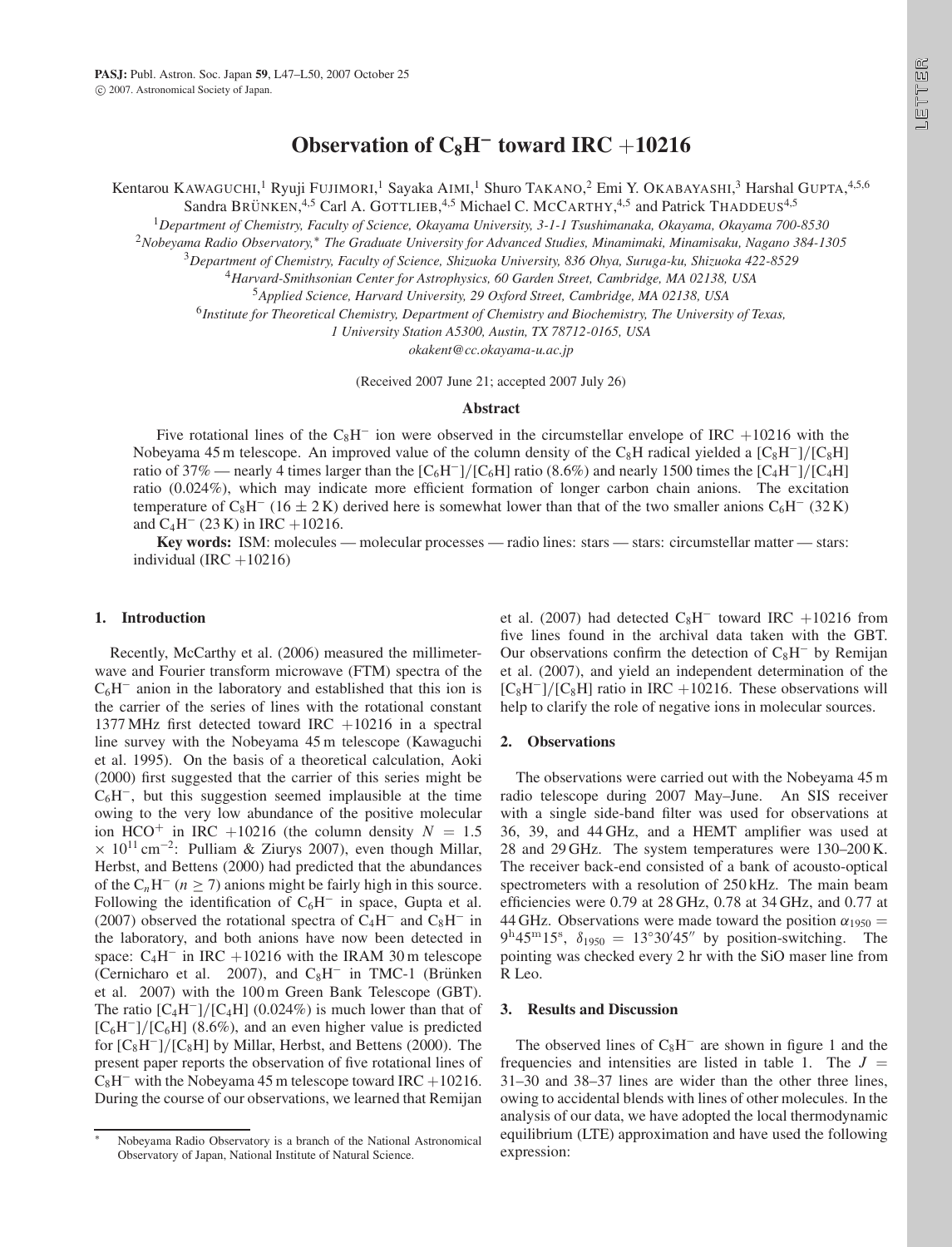| Transition<br>$J'$ - $J''$                                                                                  | $\mathcal{V}$<br>(MHz) | $\int T_a^* dv^{\dagger}$<br>$(K \, \rm km \, s^{-1})$ | $\int T_{\rm B}^* dv^{\ddagger}$<br>$(K \, \rm km \, s^{-1})$ | δŠ<br>$(K \, \text{km} \, \text{s}^{-1})$ | weight |  |  |  |
|-------------------------------------------------------------------------------------------------------------|------------------------|--------------------------------------------------------|---------------------------------------------------------------|-------------------------------------------|--------|--|--|--|
| $24 - 23$                                                                                                   | 28000.1                | 0.167(25)                                              | 0.792                                                         | $-0.011$                                  | 1.0    |  |  |  |
| $25 - 24$                                                                                                   | 29166.7                | 0.194(50)                                              | 0.867                                                         | 0.065                                     | 0.31   |  |  |  |
| $31 - 30$                                                                                                   | 36166.6                | 0.489(49)                                              | $1.680$ <sup>  </sup>                                         | 0.986                                     | 0.0    |  |  |  |
| $34 - 33$                                                                                                   | 39666.5                | 0.171(38)                                              | 0.526                                                         | $-0.073$                                  | 0.43   |  |  |  |
| $38 - 37$                                                                                                   | 44332.9                | $0.200(47)^{\#}$                                       | 0.544                                                         | 0.087                                     | 0.29   |  |  |  |
| <sup>†</sup> Integrated line intensity. The $1\sigma$ uncertainties in parentheses are in units of the last |                        |                                                        |                                                               |                                           |        |  |  |  |

**Table 1.** Observed transitions of  $C_8H^-$  in IRC +10216.

significant digits.

 $\frac{1}{4}$  Integrated intensity corrected for beam efficiency and beam dilution, assuming a source diameter of 33".

diameter of 33".<br>
S Observed minus calculated value of the integrated intensity  $\int T_{\rm B}^* dv$ .

 $\parallel$  This line is blended with an unidentified line and was not included in the least-squares fit.

#Integrated intensity was evaluated in the velocity range of  $v_{\rm LSR} = -10 - -40$  km s<sup>-1</sup>.



Fig. 1. Observed line profiles of  $C_8H^-$  in IRC +10216 with the Nobeyama 45 m telescope. The spectra were measured at a resolution of 250 kHz, and subsequently smoothed to  $3 \text{ km s}^{-1}$ . The 36.2 GHz and 44.4 GHz lines are broadened owing to blends with unknown lines.

$$
T_{\rm B} = [J(T_{\rm ex}) - J(T_{\rm bg})][1 - e^{-\tau}]
$$
\n(1)

where  $J(T) = \frac{hv}{k[\exp(hv/kT) - 1]}$ ,  $T_B$  is the brightness temperature, and  $T_{\text{ex}}$  and  $T_{\text{bg}}$  are the excitation temperature and the cosmic background temperature (2.7 K), respectively. The optical depth  $\tau$  is related to the column density as follows:



**Fig. 2.** Rotational temperature diagram of  $C_8H^-$  in IRC +10216. The line at 36.2 GHz was not included in the least squares analysis, because it is blended with another line.

$$
\tau = \left(\frac{8\pi^3\mu^2 S g_I N}{3h\Delta v Q}\right) [\exp(hv/kT_{\text{ex}}) - 1] \exp(-E_u/kT_{\text{ex}}). \tag{2}
$$

where  $\mu$  is the dipole moment  $\mu$  (11.9 D for C<sub>8</sub>H<sup>-</sup>: Gupta et al. 2007), S the line strength, N the column density,  $E_u$ the upper state energy of the transition,  $\Delta v$  the velocity width, and  $Q$  the rotational partition function. The observed antenna temperature  $(T_a^*)$  is related to the brightness temperature  $(T_B)$ <br>of the molecular transition by: of the molecular transition by:

$$
T_{\rm a}^* = T_{\rm B} \eta \eta_{\rm BD},\tag{3}
$$

where  $\eta$  is the main beam efficiency of the telescope, and  $\eta$ is the beam dilution correction, given by

$$
\eta_{\rm BD} = \frac{\theta_{\rm S}^2}{\theta_{\rm S}^2 + \theta_{\rm B}^2},\tag{4}
$$

where  $\theta_B^2 + \theta_B^2$ .<br>where  $\theta_B$  is the antenna beam width (FWHM) given by  $\theta_B =$ <br>5.5667  $\times$  1 [mm] grosses and  $\theta_B$  is the source diameter (Bell) 5.5667  $\times$   $\lambda$  [mm] arcsec and  $\theta$ <sub>S</sub> is the source diameter (Bell 1993).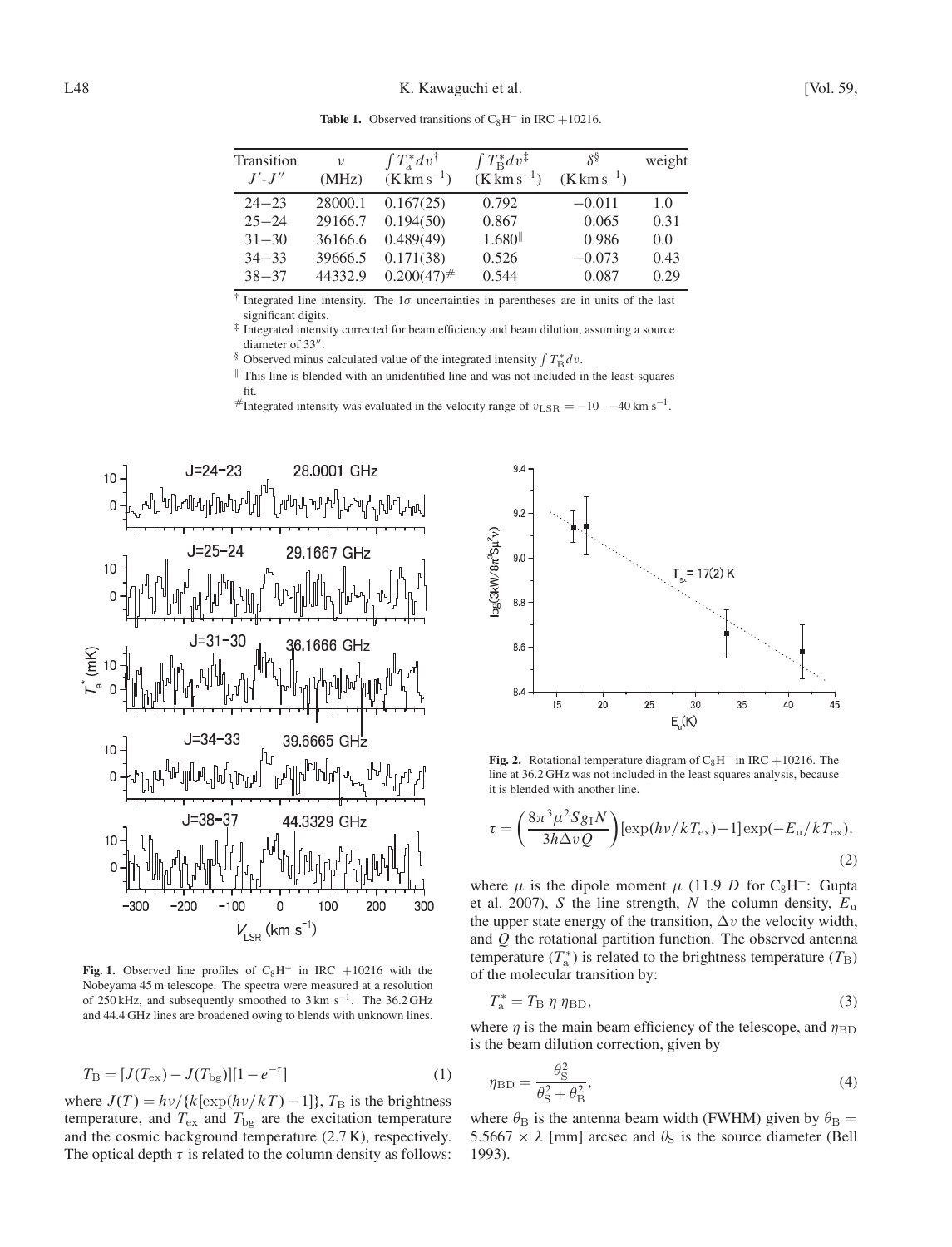**Table 2.** Observed transitions of  $C_8H$  in IRC +10216.

|                                                                                                | Transition    | $\upsilon$ | $\int T_a^* dv^{\dagger}$           | $\int T_{\rm B}^* dv^{\ddagger}$ | δŠ                    | weight |  |
|------------------------------------------------------------------------------------------------|---------------|------------|-------------------------------------|----------------------------------|-----------------------|--------|--|
|                                                                                                | $J'-J''$      | (MHz)      | $(K \, \text{km} \, \text{s}^{-1})$ | $(K \, km \, s^{-1})$            | $(K \, km \, s^{-1})$ |        |  |
|                                                                                                | $26.5 - 25.5$ | 31093.2    | 0.134(37)                           | 0.562                            | 0.081                 | 0.19   |  |
|                                                                                                | $27.5 - 26.5$ | 32266.4    | 0.104(16)                           | 0.414                            | $-0.082$              | 1.     |  |
|                                                                                                | $30.5 - 29.5$ | 35786.4    | 0.151(32)                           | 0.526                            | $-0.005$              | 0.25   |  |
|                                                                                                | $31.5 - 30.5$ | 36959.7    | 0.200(50)                           | 0.669                            | 0.131                 | 0.1    |  |
|                                                                                                | $34.5 - 33.5$ | 40480.5    | 0.213(43)                           | 0.640                            | 0.089                 | 0.14   |  |
|                                                                                                | $35.5 - 34.5$ | 41652.9    | 0.250(44)                           | 0.728                            | 0.176                 | 0.14   |  |
|                                                                                                | $42.5 - 41.5$ | 49865.6    | 0.280(67)                           | 0.716                            | 0.207                 | 0.06   |  |
| Integrated line intensity. The $1\sigma$ uncertainties in parentheses are in units of the last |               |            |                                     |                                  |                       |        |  |

significant digits.

 $\frac{1}{3}$  Integrated intensity corrected for beam efficiency and beam dilution, assuming a source

diameter of 33".<br>
S Observed minus calculated value of the integrated intensity  $\int T_{\rm B}^* dv$ , where the column density of  $5.4 \times 10^{11}$  cm<sup>-2</sup> and the excitation temperature of  $35$  K were used for the calculation.

Recent calculations on the astronomical formation of hydrocarbon anions (Millar et al. 2007; Remijan et al. 2007) predict that  $C_8H^-$  and  $C_8H$  peak farther from the central star in IRC +10216 than those of  $C_6H$  and  $C_4H$  and their anions. Since acetylene plays an important role in carbon chain growth, the longer carbon chain radicals and anions tend to be produced farther from the central star than the shorter ones because the formation of longer chains requires more reaction steps. So we assumed a source diameter of  $33'' \pm 3''$  which is 10% larger than that for  $C_6H^-$  (Kasai et al. 2007). Figure 2 shows the rotational temperature diagram of four of the five observed transitions of  $C_8H^-$  on the assumption of optically thin lines, where W denotes the integrated intensity  $\int T_B^* dv$ . Although an excitation temperature of  $17 + 2$  K can be obtained simply an excitation temperature of  $17 \pm 2$  K can be obtained simply from the slope of this diagram, a more rigorous nonlinear least-squares fit by using equation (1) for the four transitions in table 1 yields

$$
N = (2.6 \pm 0.4) \times 10^{12} \text{ cm}^{-2},
$$
  
(5)  

$$
T_{\text{ex}} = 16 \pm 2 \text{ K},
$$
  
(6)

where the statistical weight of each line is  $1/(rms)^2$ , the uncertainty in  $N$  corresponds to an assumed beam size tolerance of 3", and the error in  $T_{ex}$  is one standard deviation. The low excitation temperature of  $C_8H^-$  relative to those for  $C_6H^-$  (32 K) and  $C_4H^-$  (24 K) may result from the very large dipole moment of  $C_8H^-$  (11.9 D) and from the greater distance of this ion from the central star.

From a rotational temperature analysis of five lines between 25 and 45 GHz obtained with the GBT, Remijan et al. (2007) obtained a C<sub>8</sub>H<sup>-</sup> column density of 2.1  $\times$  10<sup>12</sup> cm<sup>-2</sup> by assuming  $T_{\rm ex} = 34$ K and a source size of 30". Although the column density derived here is comparable to theirs, the rotational temperature is lower.

Cernicharo and Guélin (1996) reported the first detection of the  $C_8H$  radical in IRC +10216 and determined the molecular constants  $B$  and  $D$ . McCarthy et al. (1996, 1999) measured the millimeter-wave and FT microwave spectra of  $C_8H$  in the laboratory. From an analysis of 3 lines observed with the IRAM (Institut de Radio Astronomie Millimétrique) 30 m and 7 lines with the NRO (Nobeyama Radio Observatory) 45 m telescopes, the column density and excitation temperature have been estimated to be 5.5  $\times$  10<sup>12</sup> cm<sup>-2</sup> (for <sup>2</sup> $\Pi_{3/2}$ ) and  $T_{ex}$  = 52 K.

In the IRAM data for  $C_8H$ , two lines at 74.5 GHz and 83.9 GHz blend with other lines, and one line at 82.7 GHz is observed as an isolated line, although it is possible that this third line is also a blend with a  ${}^{13}$ CCCCH line. Therefore, we performed a least-squares analysis by only including lines near 40 GHz as listed in table 2 and obtained  $N({}^2\Pi_{3/2}) =$ <br>(5.4 + 1.2)  $\times$  10<sup>12</sup> cm<sup>-2</sup> with an essumed source diameter  $(5.4 \pm 1.2) \times 10^{12}$  cm<sup>-2</sup> with an assumed source diameter of  $33''$ ; the excitation temperature was fixed to a value between 20–50 K. The column density shows a very weak dependence on the excitation temperature. When we consider the population in the  ${}^{2}$  $\Pi_{1/2}$  state of C<sub>8</sub>H, which lies 19.33 cm<sup>-1</sup> higher in energy than the ground state, we estimate a total column density of  $(7 \pm 2) \times 10^{12}$  cm<sup>-2</sup>. From the GBT data, Remijan et al. (2007) obtained  $N = (8 \pm 3) \times 10^{12} \text{ cm}^{-2}$ and  $T_{ex} = 13 \pm 2$  K. The column density agrees with the value derived here within the error limits. Thus, we obtain the ratio  $[C_8H^-]/[C_8H] = 0.37$ , which is somewhat larger than the value 0.26 obtained by Remijan et al. (2007).

Remijan et al. (2007) inferred that the  $C_8H^-$  ion may be somewhat closer to the central star in IRC  $+10216$  than the  $C_8H$  radical, because of the difference in the rotational temperatures of the two molecules. Kasai, Kagi, and Kawaguchi (2007) noted a similar trend in the relative distribution of  $C_6H^$ and  $C_6H$  from the observed line shapes. When we assume a larger source diameter,  $36'' \pm 3''$  for C<sub>8</sub>H, the column density becomes  $4.7 \pm 1.2 \times 10^{12}$  cm<sup>-2</sup>, which is within the errors of the value obtained with a source diameter of  $33'' \pm 3''$ .

In summary, the abundance of  $C_8H^-$  obtained here is consistent with the GBT result of Remijan et al. (2007), but our excitation temperature is lower than their value. Since the rotational dependence of line intensities is small, deep observations with higher signal-to-noise ratios are needed for a more precise determination of the excitation temperature. The large abundance ratio  $[C_8H^-]/[C_8H]$  compared with those of  $C_6H^-$  and  $C_4H^-$  might indicate a higher efficiency of **SELLEY** LETTER